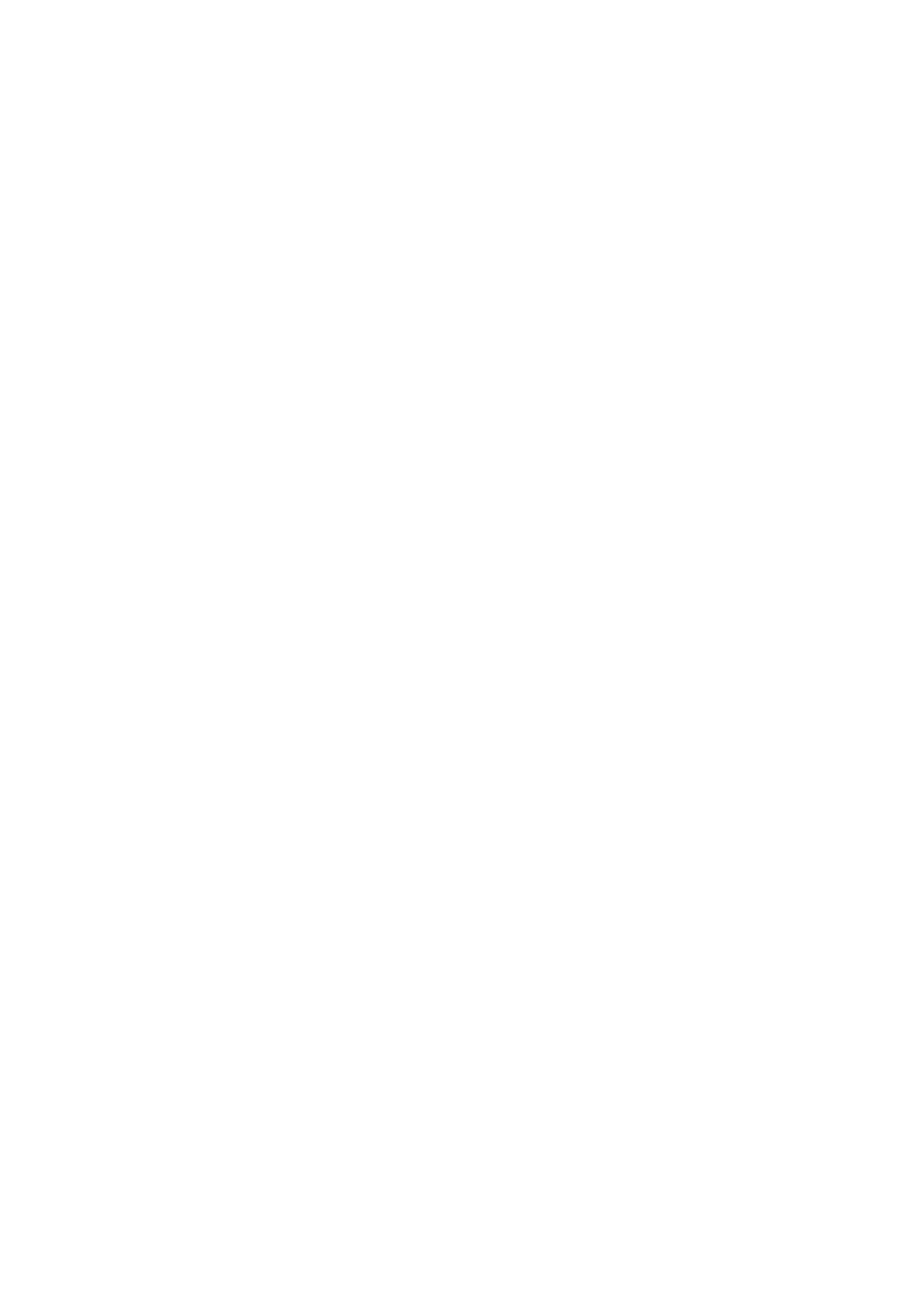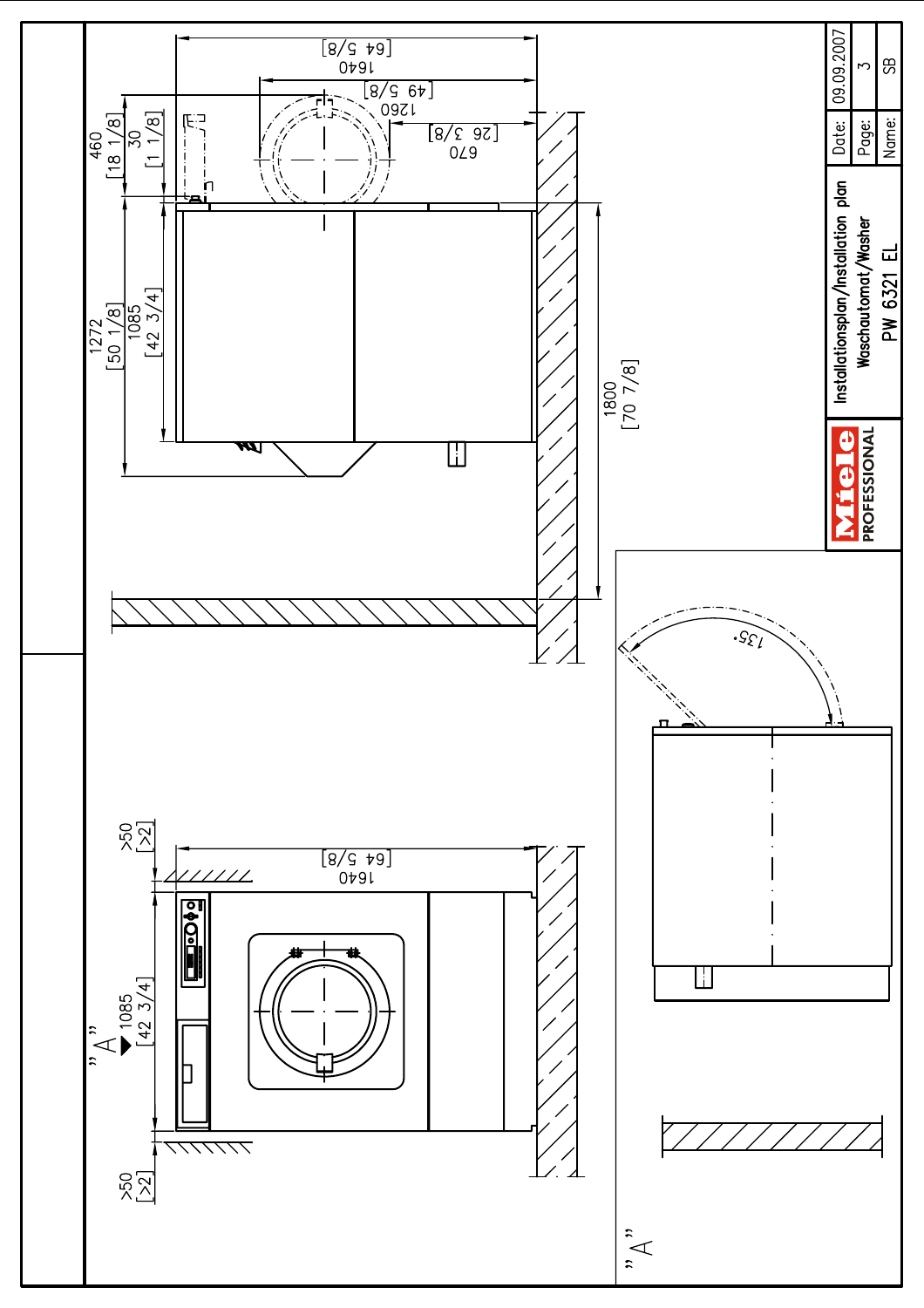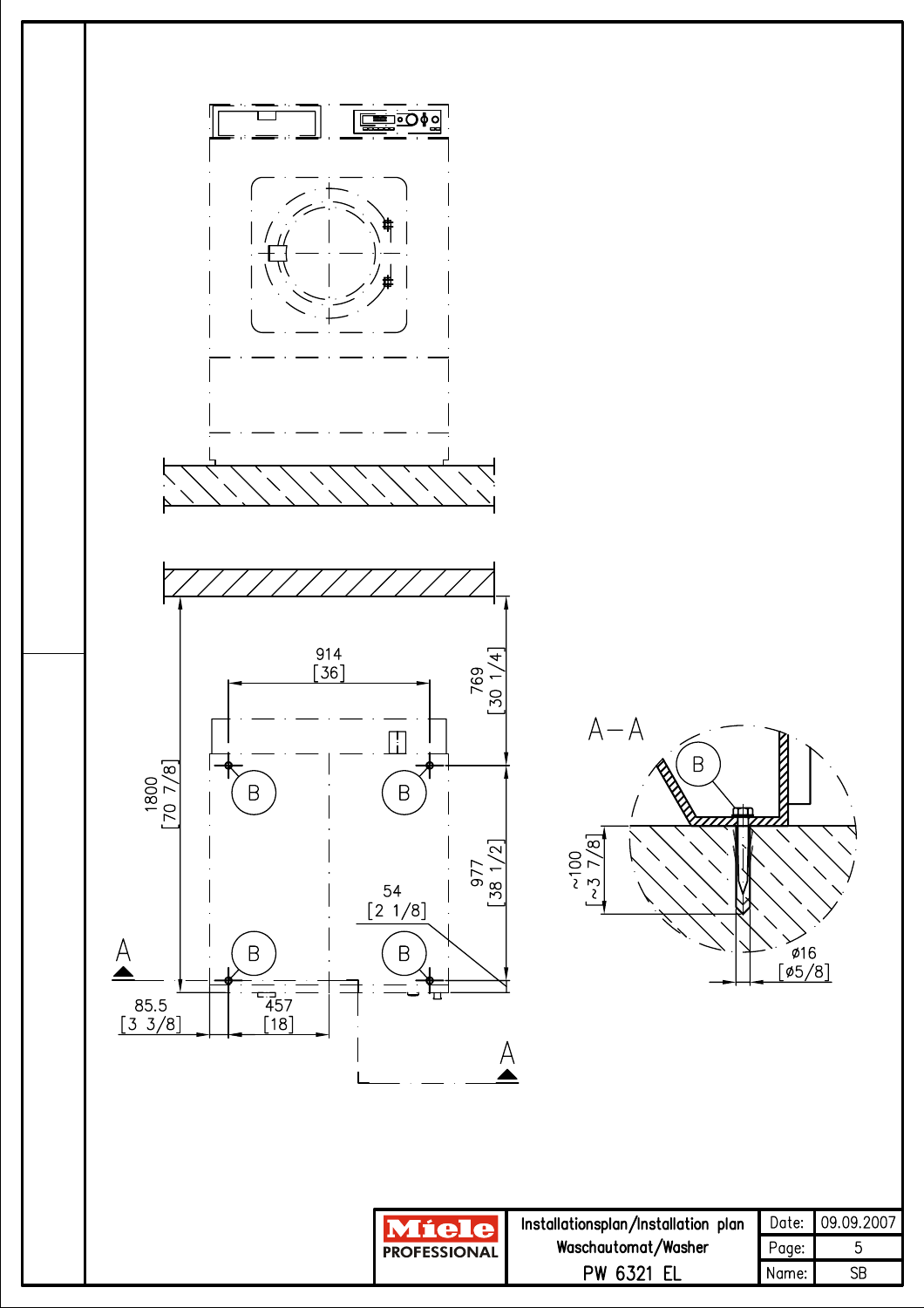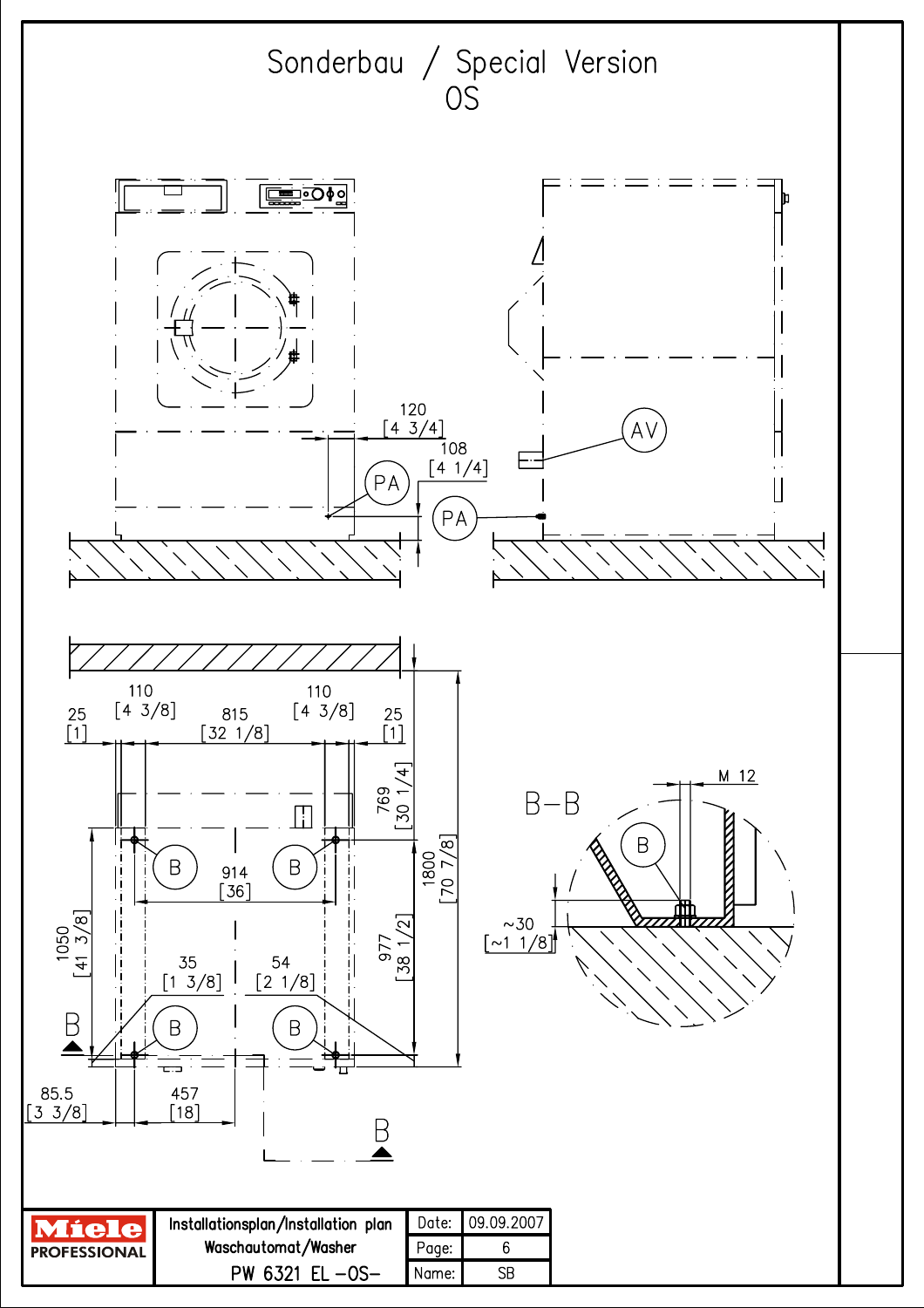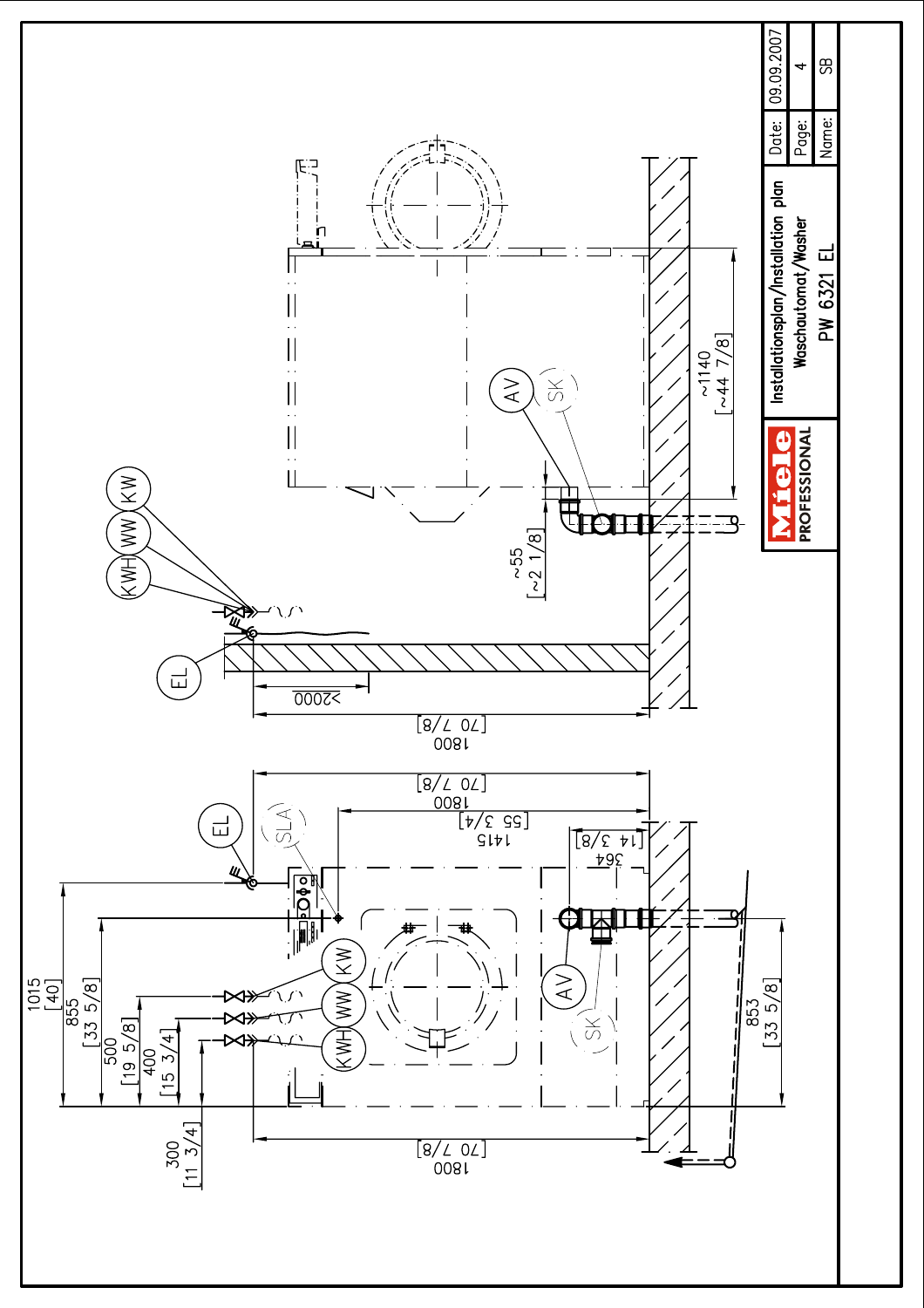| Miele<br><b>PROFESSIONAL</b> |  |  |
|------------------------------|--|--|
| PW 6321<br>Electrical (EL)   |  |  |
|                              |  |  |

Legend: CEL Circled, bold-typed abbreviations:<br>
Connection required **end end end end end end end end** 

Abbreviations surrounded by broken circle: **encompled by broken circle**<br>Connection optional or required, depending on model (SLA<sup>)</sup>

## Options/Accessories:

| -- | Special product | Offshore machine |  |  |
|----|-----------------|------------------|--|--|
|----|-----------------|------------------|--|--|

## Machine connections:

|            | Electrical<br>connections |                                                                                                                                                                                                                                       |           | <b>US</b>                                                            | CA                                                                                      |
|------------|---------------------------|---------------------------------------------------------------------------------------------------------------------------------------------------------------------------------------------------------------------------------------|-----------|----------------------------------------------------------------------|-----------------------------------------------------------------------------------------|
|            | US<br>CA                  | Standard voltage (delivery status) *<br>Frequency<br>Rated load<br>Fuse rating<br>Supply lead, wire size<br>* If power supply includes a stinger leg,<br>please call Technical Service at<br>USA 1-800-991-9380<br>CDN 1-800-643-5361 |           | 3 AC 220-240 V<br>50-60 Hz<br>25 kW<br>$3 \times 80$ A<br>4 AWG / 4C | 3 AC 220-240 V<br>50-60 Hz<br>25 kW<br>$3 \times 80$ A<br>$4 \times 25$ mm <sup>2</sup> |
|            |                           | Alternative voltage<br>Frequency<br>Rated load<br>Fuse rating<br>Supply lead, wire size                                                                                                                                               | eversible | 3 AC 208 V<br>60 Hz<br>20 kW<br>$3 \times 70$ A<br>4 AWG / 4C        | 3 AC 208 V<br>60 Hz<br>20 kW<br>$3 \times 70$ A<br>$4 \times 25$ mm <sup>2</sup>        |
|            |                           | Standard voltage (delivery status) *<br>Frequency<br>Rated load<br>Fuse rating<br>Supply lead, wire size<br>* If power supply includes a stinger leg,<br>please call Technical Service at<br>USA 1-800-991-9380<br>CDN 1-800-643-5361 |           | 3 AC 480 V<br>60 Hz<br>35 kW<br>$3 \times 63$ A<br>4 AWG / 4C        | 3 AC 480 V<br>60 Hz<br>35 kW<br>$3 \times 63$ A<br>4 x 25 mm <sup>2</sup>               |
| <b>SLA</b> | Peak load<br>management   | Connection cable, min. cross-section<br>Input leads should not be in direct contact with any<br>heat source.<br>Input signal via potential-free (galvanically separated)<br>contact.                                                  |           | <b>14 AWG</b>                                                        | $4 \times 1,5$ mm <sup>2</sup>                                                          |
|            | Potential<br>equalization | External connection thread<br>with washer and nut<br>If necessary according to national installation<br>regulations, establish a potential equalization with<br>good pin connection.                                                  |           | 3/8" x 1 3/8"<br>10 M                                                | $10 \times 35$ mm<br>10 M                                                               |